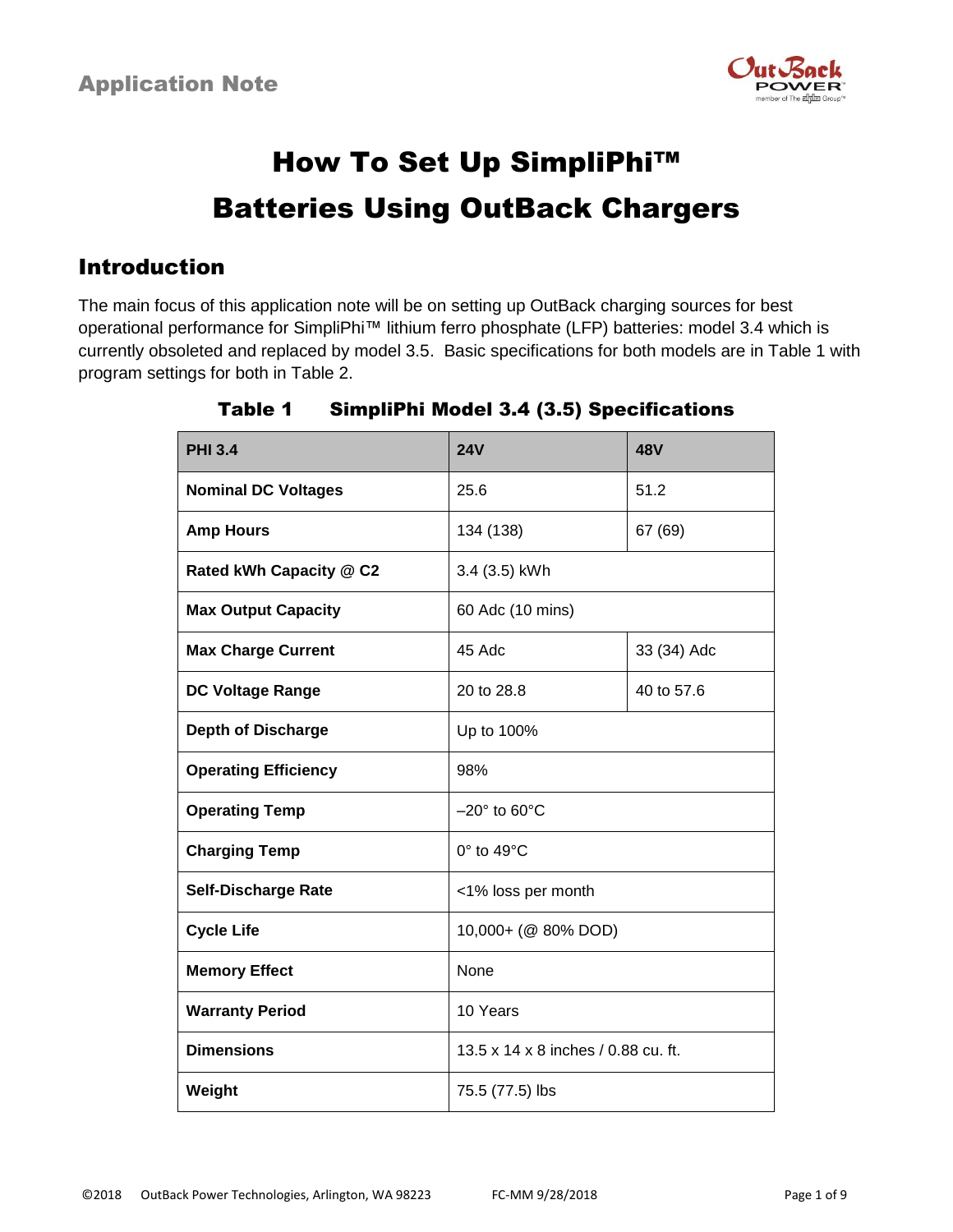

|  |  | Table 2 Program Settings for SimpliPhi Model 3.4 (3.5), 24V / 48V |  |
|--|--|-------------------------------------------------------------------|--|
|  |  |                                                                   |  |

| <b>INVERTER</b>                | 80% DoD, 10k cycles                                                                                                                           | 90% DoD, 5k cycles                 | 100% DoD, 3.5k |  |  |
|--------------------------------|-----------------------------------------------------------------------------------------------------------------------------------------------|------------------------------------|----------------|--|--|
| Absorb Voltage and Time        | 27.8 / 55.6, 0.1 hour<br>28.6 / 57.2, 0.1 hour                                                                                                |                                    |                |  |  |
| Float Voltage and Time         | $27 / 54$ (default), Time = 0 = Disable                                                                                                       |                                    |                |  |  |
| <b>Re-Float Voltage</b>        | 25 / 50 (Disabled, leave at default)                                                                                                          |                                    |                |  |  |
| Re-Bulk Voltage                | 25.2 / 50.4                                                                                                                                   |                                    |                |  |  |
| <b>AC Input Mode</b>           | Grid Tied/Support (Gs8048A/GS7048E defaults, adjust as needed)                                                                                |                                    |                |  |  |
| SellRE (Offset) Voltage        |                                                                                                                                               | 26 / 52 (default)                  |                |  |  |
| AC Charger Limit in AC<br>Amps | $24V = 5A \text{ } @ 240V (5.2 \text{ } @ 230V), or 10A \text{ } @ 120V$<br>$48V = 7A \text{ } @ 240V (7.3 \text{ } @ 230),$<br>or 14A @ 120V |                                    |                |  |  |
| Low Battery Cut-Out Voltage    | 25.2 / 50.4                                                                                                                                   | 24.8 / 49.6                        | 24/48          |  |  |
| Low Battery Cut-In Voltage     | 26/52                                                                                                                                         |                                    |                |  |  |
| <b>CHARGE CONTROLLER</b>       |                                                                                                                                               |                                    |                |  |  |
| Absorb Voltage and Time        | 28 / 56, 0.1 hour<br>28.8 / 57.6, 0.1 hour                                                                                                    |                                    |                |  |  |
| <b>Float Voltage</b>           | 27.2 / 54.4 (Default)                                                                                                                         |                                    |                |  |  |
| <b>Rebulk Voltage</b>          | 25.2 / 50.4                                                                                                                                   |                                    |                |  |  |
| <b>DC Current Limit</b>        | 45 / 33 (34) Use full 80A for multiple batteries (see Tips and Precautions page 6)                                                            |                                    |                |  |  |
| Absorb End Amps                | $\mathbf 0$                                                                                                                                   |                                    |                |  |  |
| <b>FLEXnet DC (FN-DC)</b>      |                                                                                                                                               |                                    |                |  |  |
| FN-DC Battery Ah               |                                                                                                                                               | 140 / 100 (see Tips & Precautions) |                |  |  |
| FN-DC Charge Voltage           | $27.6 / 55.2$ Time = 1 min                                                                                                                    | $28.2 / 57.0$ Time = 1 min         |                |  |  |
| FN-DC Charged Return           | 8A / 4A                                                                                                                                       |                                    |                |  |  |
| FN-DC Battery Charge           | 98%                                                                                                                                           |                                    |                |  |  |
| FN-DC Relay Invert Logic       | No (see Tips & Precautions for applications requiring FN-DC Relay)                                                                            |                                    |                |  |  |
| FN-DC Relay Voltage            | High = 53 (26.5 for 24V system) Low = 49.6 (28.8 for 24V system)                                                                              |                                    |                |  |  |
| FN-DC Relay SOC High/Low       | SOC High = $0\%$ SOC Low = $0\%$                                                                                                              |                                    |                |  |  |
| FN-DC Relay Delay              | $High = 1, Low = 0$                                                                                                                           |                                    |                |  |  |
| <b>MATE3 / MATE3s</b>          |                                                                                                                                               |                                    |                |  |  |
| <b>FLEXnet DC Advanced</b>     | Low SOC Warning $= 20\%$                                                                                                                      |                                    |                |  |  |
| <b>FLEXnet DC Advanced</b>     | Critical SOC Warning = 10%                                                                                                                    |                                    |                |  |  |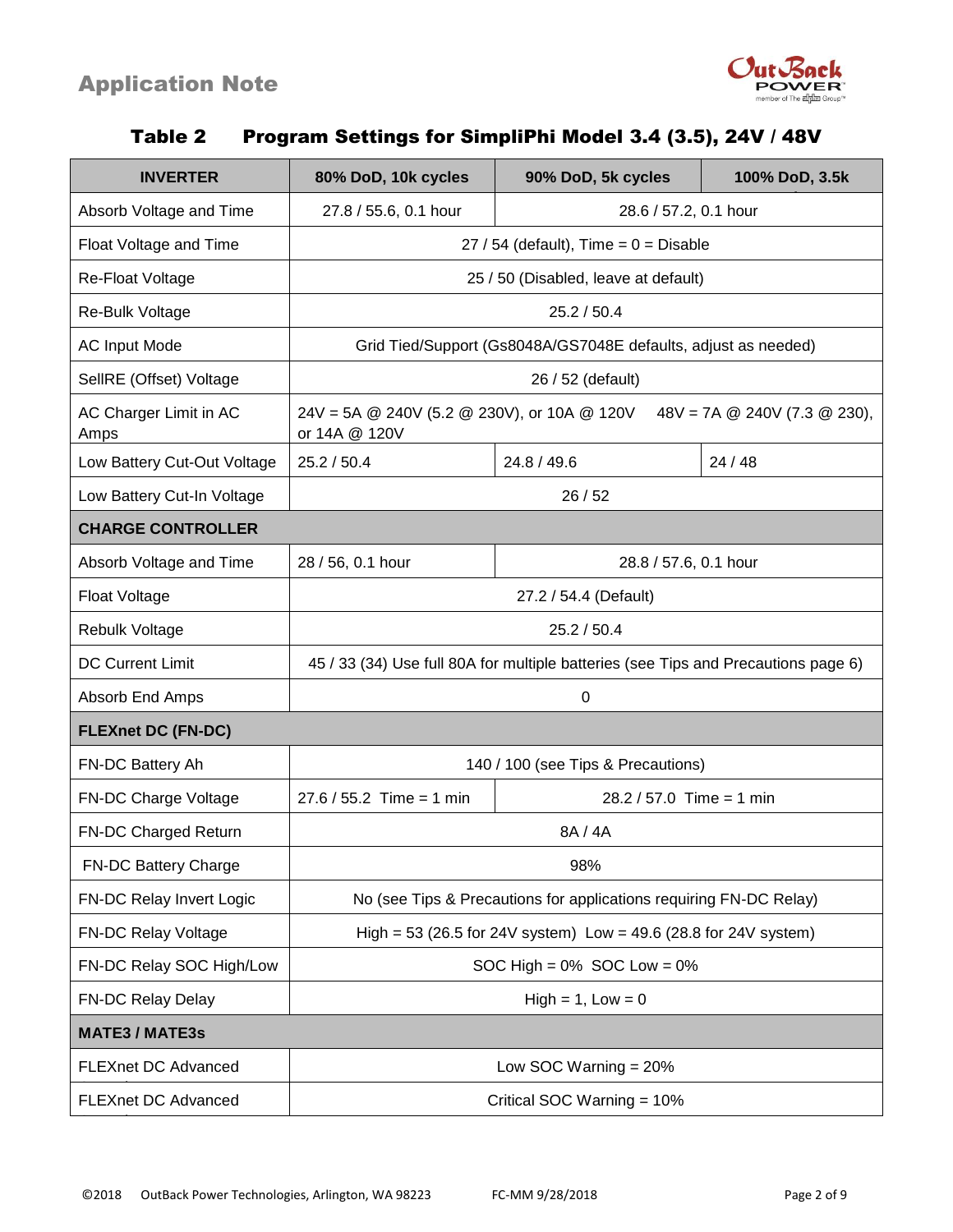

# OutBack Inverter and Charge Controller Charging Setup Procedure

The SimpliPhi batteries have a very fast current dropoff when the *Absorb* voltage target is met. This can be problematic, as when the SimipliPhi batteries are full, the current drops to nearly zero. This is unlike a lead-acid battery where the end amps are typically 2-3% of the battery Ah rating and never drop to zero. Under these lightly loaded conditions, the OutBack charging devices cannot regulate as well, causing voltage fluctuations that may rise above the limit of the SimpliPhi input overvoltage protection circuit. This may cause the OutBack inverter system to shut down. The minimum Absorb time is 0.1 hour, or six minutes. If the charge voltage creeps up to the SimpliPhi input protection voltage (~60-62 volts), then the *Charge Termination Control* function can be implemented. (Settings are listed under FN-DC setup on page 5). These settings can be used to detect the current dropoff to end the charge cycle.

The following steps are performed in the MATE3 or MATE3s system display's *Main Menu*. Bring up the *Enter Password* screen using the **LOCK** navigation key. Enter the password 141 for the *Main Menu*.

- 1. Enter the inverter charger settings.
	- a. From the *Main Menu*, select the *Settings* menu.
	- b. From the *Settings* menu, select the *Inverter* menu.
	- c. From the *Inverter* menu, select the *Battery Charging* screen. Enter the *Absorb* charging settings listed in Table 2. Set the *Float* charging time to zero to disable it (as the SimpliPhi battery only requires a single charging source voltage).
	- d. Press the **UP** navigation key and select the *AC Input and Current Limit* screen. Enter the charger settings listed in Table 2. **NOTE**: the values listed are for maximum charge current.
	- e. Press the **UP** navigation key and select the *Low Battery* screen. Enter the *Low Battery Cut-Out* and *Cut-In* voltages listed in Table 2.
- 2. Enter the inverter settings for operating modes.
	- a. From the *Main Menu*, select the *Settings* menu.
	- b. From the *Settings* menu, select the *Inverter* menu.
	- c. From the *Inverter* menu, select the *AC Input Mode and Limits* screen for the appropriate input. Set *Input Mode* for desired operating mode.
		- Grid Connected Offset (AC "blending") modes: Grid Tied, Grid Zero, Support or Mini Grid
		- Off-Grid modes: Backup or Generator

NOTE: More information on input modes can be found in the Radian or FXR *Operator Manuals* and the application notes on Offset and AC Input Modes, located at **[www.outbackpower.com](http://www.outbackpower.com/)**.

- 3. Enter the charge controller charger settings.
	- a. From the *Main Menu*, select the *Settings* menu.
	- b. From the *Settings* menu, select the *Charge Controller* menu.
	- c. From the *Charge Controller* menu, select the *Charger* screen. Enter the *Absorb* and *Float* settings listed in Table 2. **NOTE**: The table shows settings for Model 3.4. For other models, set the Absorb and Float voltages 0.4 Vdc higher than the inverter settings (0.2 Vdc for 24V systems) to give priority charging to the charge controller.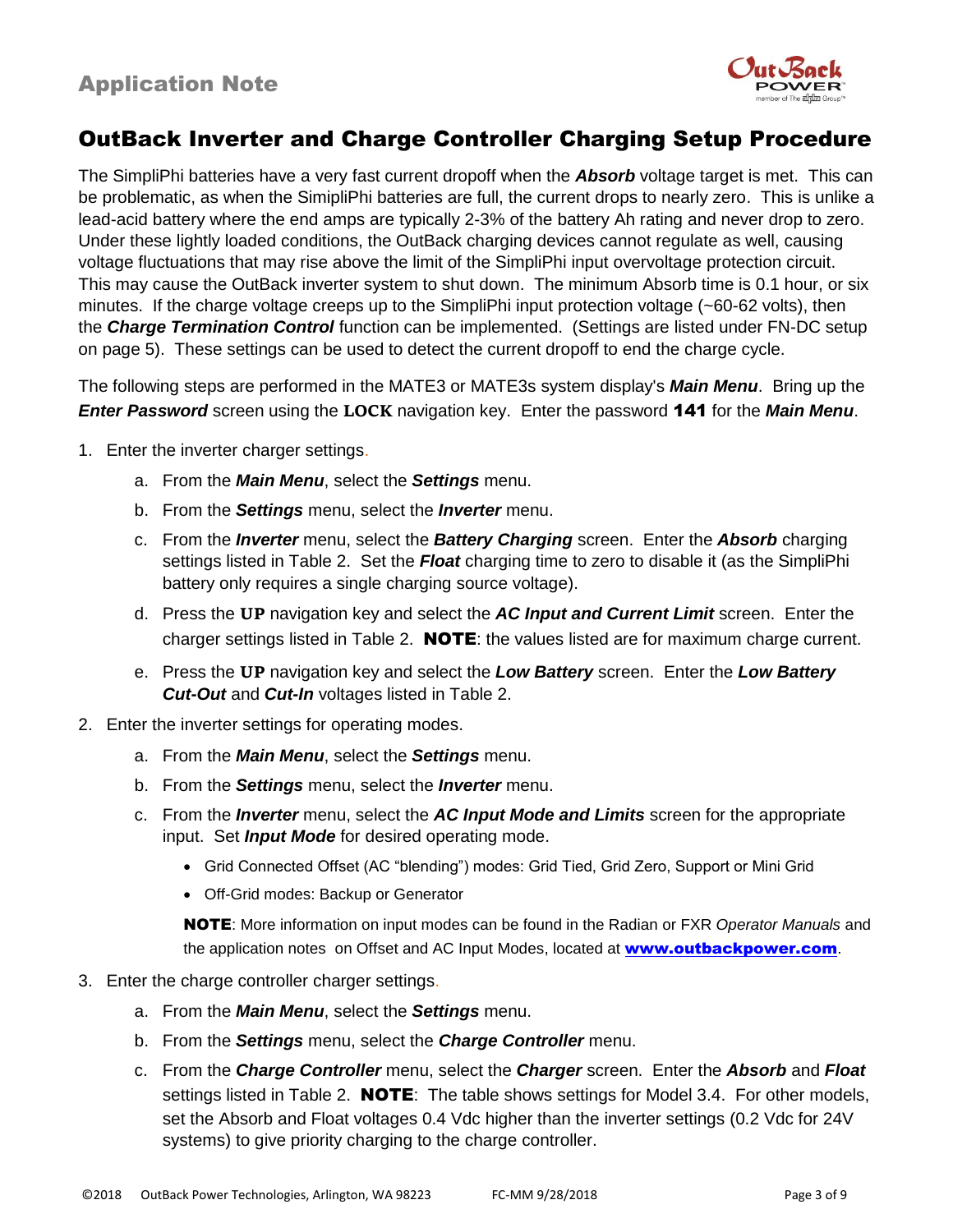

- 4. Enter the charge controller current limits.
	- a. Each charge controller has its own current limit from the maximum setting down to five amps. Typically the charge controller is left to the maximum setting so all available RE is accessible at all times. If for some reason the maximum current from the charge controller output needs to be limited, it can be changed from the default maximum setting on the MATE3 using the following steps.
		- i. From the *Main Menu*, select the *Settings* menu.
		- ii. From the *Settings* menu, select the *Charge Controller* menu.
		- iii. From the *Charge Controller* menu, select the *Charger* screen. Scroll to *Current Limit* and enter the setting *Leave Absorb End Amps* at 0.

# OutBack FLEXnet DC Setup Procedure

The FLEXnet DC Battery Monitor (FN-DC) provides three main functions: 1) data logging of shunt information (including daily kWh), 2) charge termination control, and 3) state of charge (SoC). Charge termination control will terminate charging from all OutBack chargers (including inverters and charge controllers) when the FN-DC *Battery Setup* settings of *Charged Voltage* and *Time*, plus the *Charged Return Amps* are all met. Meeting these charge parameters is an indication that the battery is full and charging should stop. This can save wear and tear on the batteries if (for some reason) multiple absorption cycles are initiated with minimal battery discharge. In this case, the charge parameters will probably be met more quickly than the *Absorb* time and can terminate the cycle so the batteries do not become overcharged. Meeting the charge parameters will also set the SoC to 100%.

The *Charged Voltage* setting is typically 0.2 Vdc lower than the lowest charger's Absorb voltage setting. This ensures the parameter is met in case there is a discrepancy between the voltmeters of the charging device and the FN-DC. The time setting is typically about 3-10 minutes depending on the battery. *Return Amps* is typically 2-3% of the battery amp-hours, but should use the settings in Table 2 with the SimpliPhi batteries. The charging current drops off more dramatically when the charging voltage is met.

The FN-DC battery function that measures amps in and out of the battery can only determine SoC after measuring against other factors. These include the *Battery Ah* and the battery *Charge Factor* (BCF) settings. This allows the FN-DC to determine when the battery bank is full. For example, if the batteries are 90% efficient then it would take 100 Ah plus another 10% (10 Ah) to fully recharge a 200 Ah battery bank that had been discharged 50%. In this case, the FN-DC would measure 100 Adc on the discharge, then 110 Adc on the recharge before indicating the batteries are at the point of 100% SoC.

However, a single SimpliPhi 3.4 battery only has 67 Ah. The lowest setting in the FN-DC is 100 Ah. One possibility is to double the apparent battery size to exceed the 100 Ah lower limit. The doubled setting will also prevent the low SoC warning light from coming on if the batteries are mostly or fully discharged. (The FN-DC is programmed for batteries that cannot be discharged as low as lithium ferro phosphate batteries.) Note that this will add a 2x error to the SoC% reading, but the SoC% reading would simply be divided by two to get a more approximate value (while keeping the warnings from coming on and causing undue low battery concerns from the site owner). Also, lowering the *SoC Warning* and the *SoC Error* settings will also keep the SOC warning lights from coming on. These settings are listed in Table 2 and are also discussed on the next page.

In the example of the SimpliPhi 3.4 battery above, the *Battery Ah* would be set at 134, doubling the battery size. The user would need to divide all percentage and amp-hour readings by two.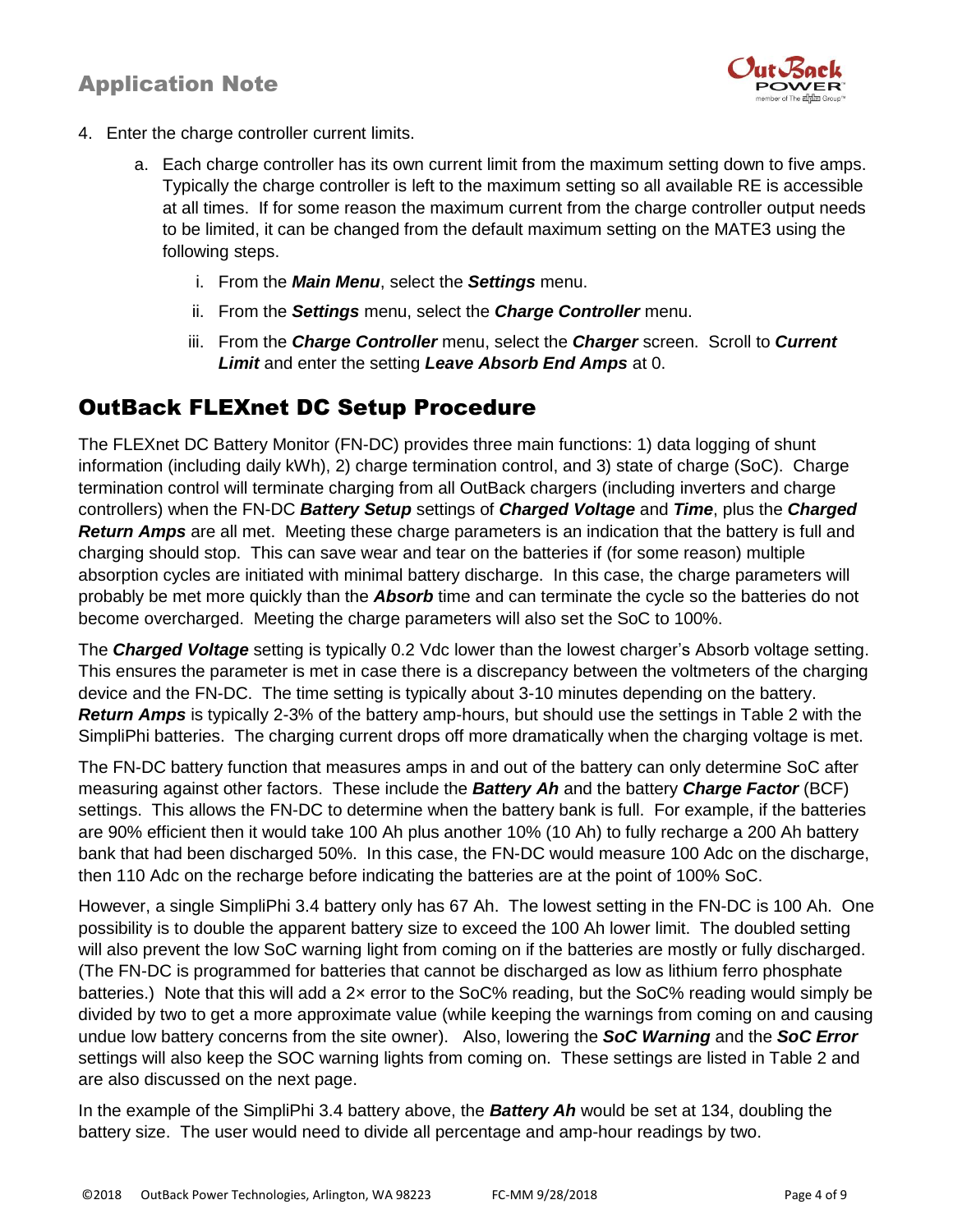

More information can be found in the FN-DC manual on the OutBack website under **Products/Communications/FLEXnet DC**, as well as an FN-DC application note under Support/Documents/Tech Notes.

- 1. Enter the FN-DC *Battery Setup* settings in the MATE3.
	- a. Bring up the *Enter Password* screen using the **LOCK** navigation key. Enter the password 141 for the *Main Menu*. Press the *Settings* selection from the *Main Menu*.
	- b. From the *Settings* menu, select the *Battery Monitor* menu.
	- c. From the *Battery Monitor* menu, select *Battery Setup*.
	- d. On the *Battery Setup* screen, enter the TOTAL battery bank amp-hours in *Battery Ah*.
	- e. Set *Charged Voltage* to 0.2 Vdc lower than the lowest *Absorb* volts setting in Table 2.
	- f. Set *Charged Return Amps* to the value in Table 2.
	- g. Set *Time* to 1 minute.
- 2. Enter the Charge Factor as the battery efficiency. This will be 98% for the SimpliPhi batteries. NOTE: Charge Termination Control is enabled by default in the *FLEXnet DC Advanced Control* menu. There is no need to change the setting unless for some reason it needs to be disabled.
- 3. If the *Grid Tied* function is being used to sell back to the grid, it is possible the battery bank may never see an absorption cycle completed. This is because the inverter's *Sell RE* set point is never exceeded when the charge controller is on during the day. For applications utilizing offset and the *Sell RE* set point, there is a function under the *FLEXnet DC Advanced Control* settings called *Enable Auto Grid-Tie Control*. Changing from the default of *N*(o) to *Y*(es) will disable the *Grid Tied* mode at midnight and not re-enable it until the batteries have been allowed to go through an absorption cycle if necessary.

### MATE3 Setup Procedure

The MATE3 monitors the FN-DC for low battery bank SoC and will report a *Low SOC Warning* when the setting is reached. The same is true for the *Critical SOC Warning* when its setting is reached. The default settings of 50% and 60% respectively, are more for lead-acid batteries which are rarely discharged more than 50%. As the SimpliPhi batteries are typically discharged 80% to 100%, these default settings will cause the warning lights and events to activate prematurely. Follow the steps below to reduce the number of warnings and events for the times that the bank is discharged more than 50%.

- 1. Entering SoC warning settings in the MATE3.
	- a. Bring up the *Enter Password* screen using the **LOCK** navigation key. Enter the password 141 for the *Main Menu*. Press the *Settings* selection from the *Main Menu*.
	- b. From the *Settings* menu, select the *MATE3* menu.
	- c. From the *MATE3* menu, select the *FLEXnet DC Advanced Control* screen. For the *Low SOC Warning*, enter 20% (lowest setting). For the *Critical SOC Warning*, enter 10% (lowest setting).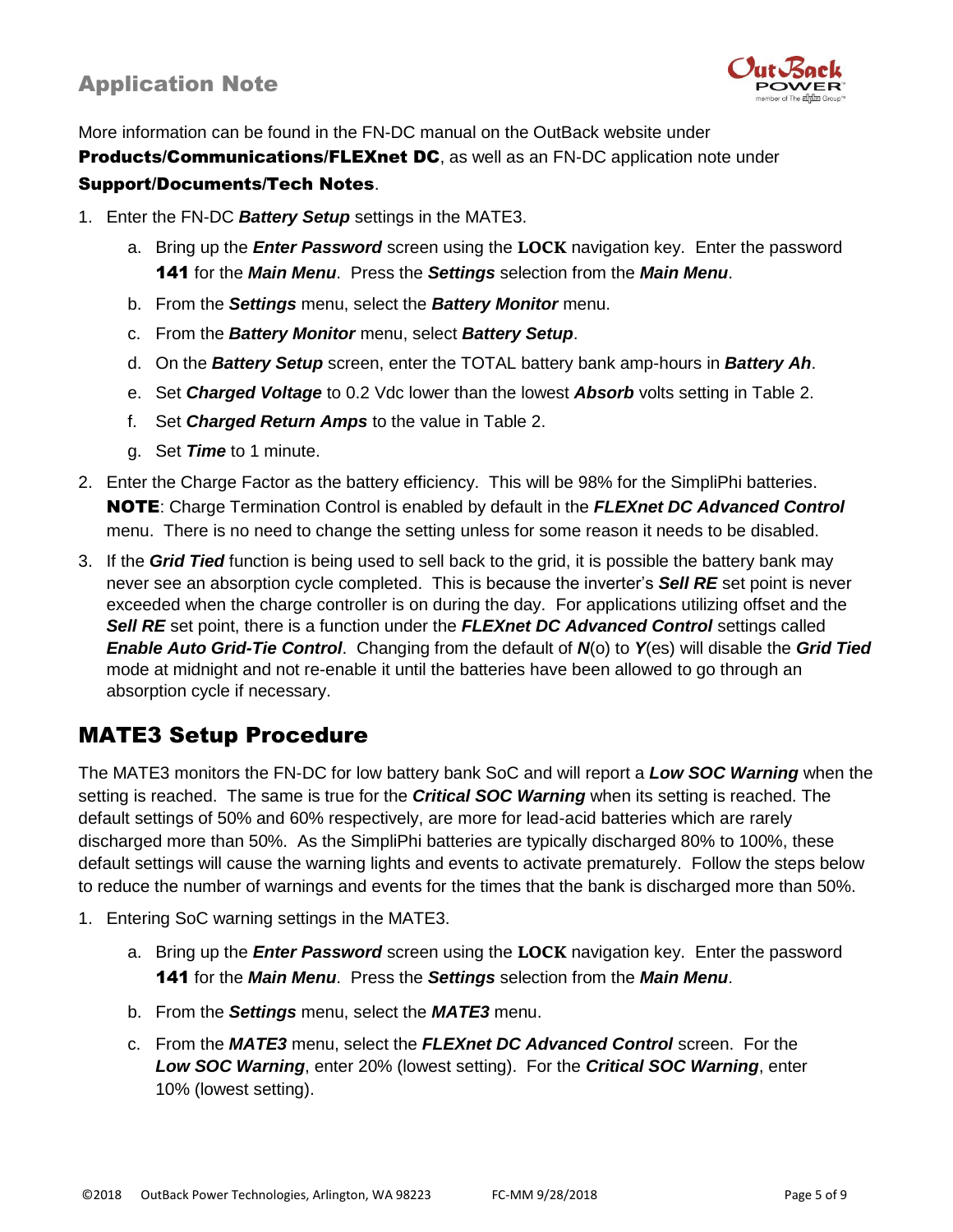

# Tips and Precautions

If the SimpliPhi batteries are discharged at a fast enough rate, then it is possible to completely discharge the battery before the low battery cut-out (LBCO) is able to stop the inverter from powering loads. If the inverter does not stop drawing power from the battery before LBCO is activated and the battery is fully discharged, then the whole inverter system can shut down.

Inverters with "SA" firmware versions 001.001.006x or higher (that also incorporate enhanced grid protection settings) have an extended LBCO range to 54 Vdc. This is unlike older inverter firmware revisions that have a maximum LBCO setting of 48V. In many cases, the 48 Vdc setting will not be high enough in a fast discharge application.



In the discharge curve above, the drop-off below 49 Vdc is very fast. Even with an increased LBCO setting between 49-50 Vdc, it may still not prevent a dead battery condition. The LBCO function only shuts down after a delay of approximately five minutes.

For fast discharge applications that don't have the extended LBCO range, or where even the extended LBCO range is not enough due to the five minute delay, there is another solution. The FN-DC relay can be used to detect the voltage drop-off with little or no delay. The relay contacts can then be connected to the **INVERTER ON/OFF** terminals to turn the inverter off and prevent the batteries from being completely discharged. The settings that have worked under test conditions in the OutBack test lab are listed in Table 2. These can be tailored for the best results for a given application. Connection points are identified in the figure to the right.

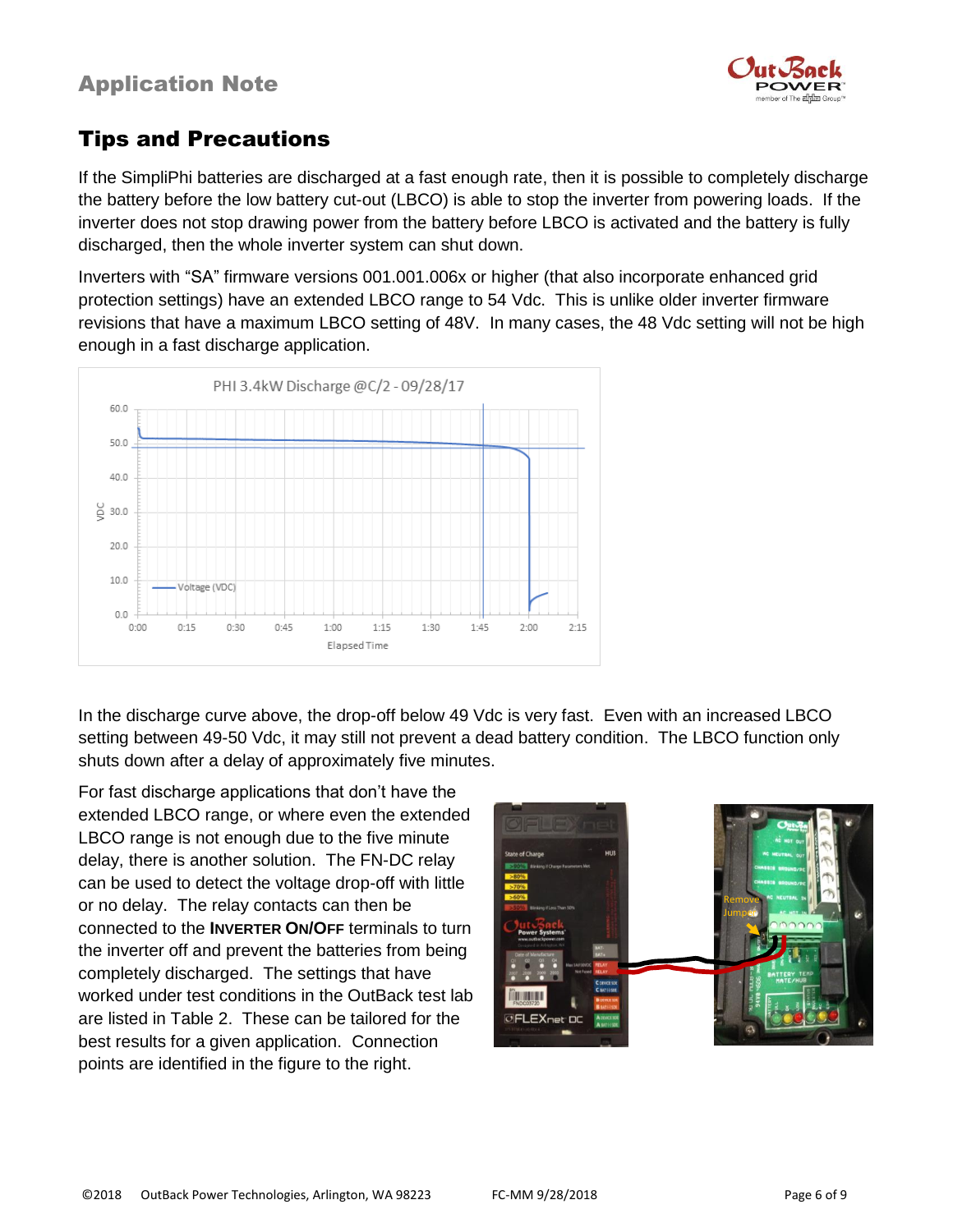

### **Guidelines for Sizing the Inverter and Charging Sources**

SimpliPhi states in their warranty that a C2 charge/discharge rate should not be exceeded, with a recommendation that the battery bank be greater than twice the kW load. This is illustrated in the examples below.

The calculations assuming: Battery rated power =  $Bat_{kWh}$ Inverter power full load =  $Inv_{kW}$ Maximum battery charge current =  $I<sub>BatChraMax</sub>$ PV charge controller maximum =  $I_{PVChraMax}$ Recommended minimum number of batteries to optimize solar harvesting =  $B_{#}$ Discharge equation:  $B_{\mu\text{Inv}} \geq 1$ nv<sub>kW</sub> / Bat<sub>kWh</sub> Charge equation:  $B_{\text{HPV}} \geq I_{\text{PVChrgMax}}/I_{\text{BatChrgMax}}$ 

#### **Inverter Power Battery Bank Sizing**

To optimize the battery bank and protect against over-discharge (voiding the battery warranty) the battery bank should be sized at least 2x the kW rating of the inverter.

If:

- Inverter is rated at 8kW
- Battery is rated at 3.5kWh
- Therefore, C/2 load is 1.75kW

 $B_{\text{Hinv}} \geq 8$ kW/1.75kW = 4.5

So a properly sized battery bank would have a minimum of 4 batteries. This insures no greater than C/2 battery load.

#### **PV / Charge Controller Battery Bank Sizing**

To optimize solar harvesting a properly sized battery bank should be able to accept the maximum PV charge current.

Refer to the PHI battery max continuous charge current specification which may differ from C/2 depending on model. Then divide the max charge controller output by the maximum battery charge current to determine the minimum number of batteries required to optimize PV.

Example:  $B_{\text{HPV}} \geq \text{IPV}_{\text{ChrqMax}} / I_{\text{BatChrqMax}}$ 

If:

- Maximum battery charge current  $= 34A$
- PV Charge controller max = 80A

 $B_{\text{HPV}} \geq 80A/34A = 2.35$ 

So a properly sized system would have a minimum of 3 batteries. This maximizes the use of available PV while insuring the batteries are never stressed by overcharging.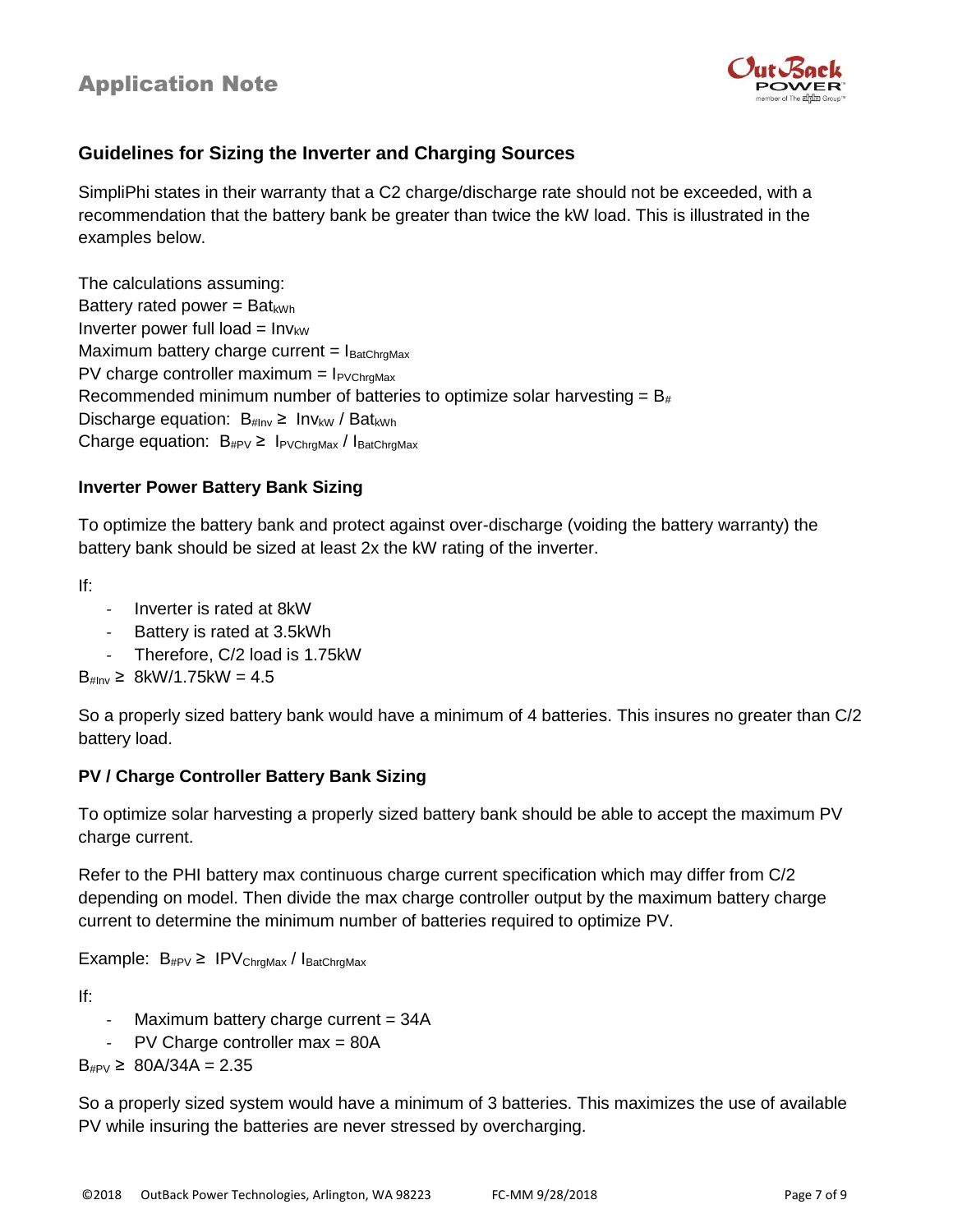

**Additional Warning:** Both the SimpliPhi model 3.4 and 3.5, 24V and 48V batteries **\*must not\*** be connected in series under any circumstance, or the BMS may be damaged. SimpliPhi has a different BMS for series connected batteries.

NOTE: The OutBack Remote Temperature Sensor (RTS) should never be used with SimpliPhi LFP Batteries. Temperature compensation will exceed the battery charging parameters.